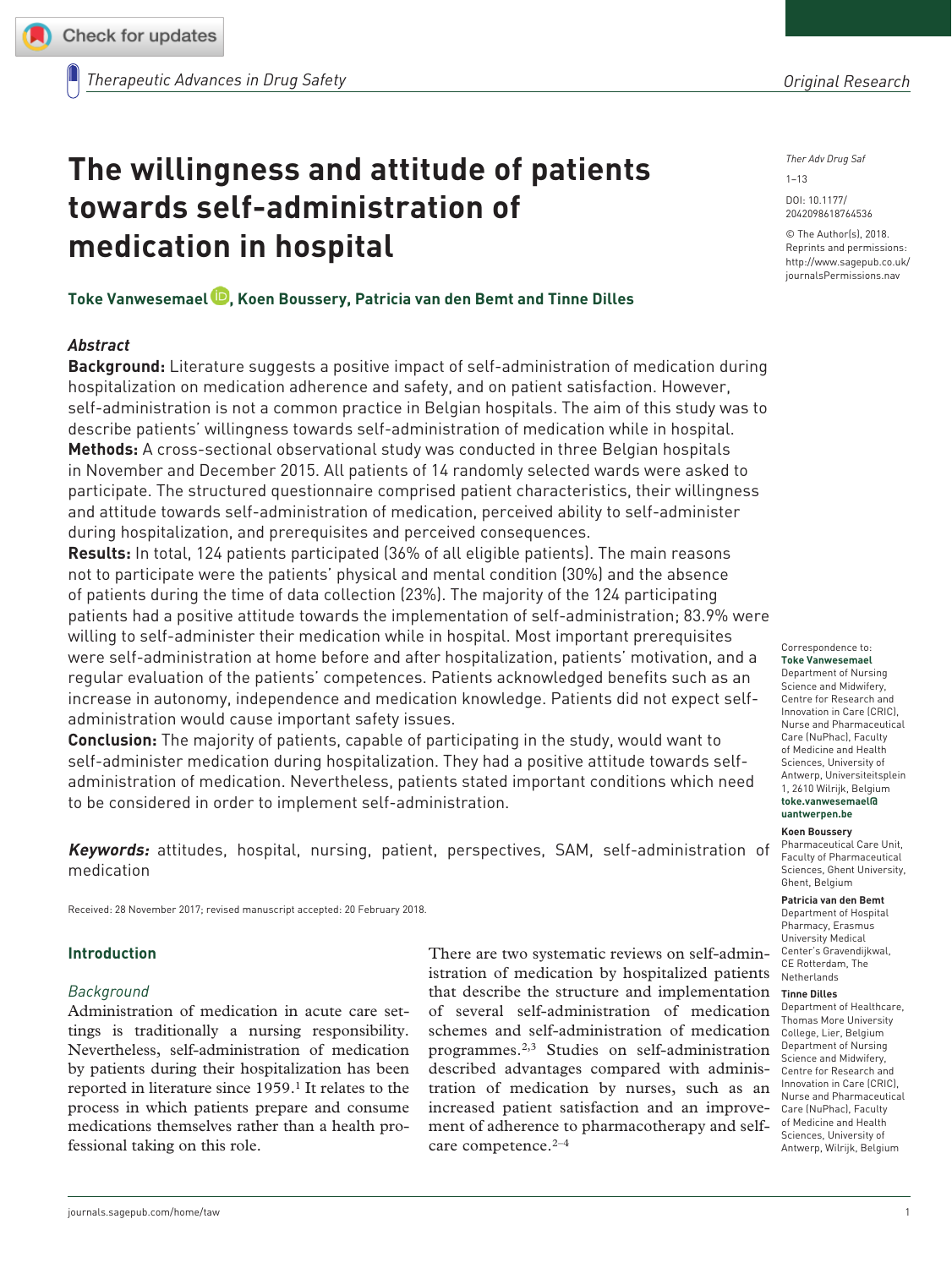The prevalence of self-administration has not been studied extensively. A Flemish prevalence study indicated 22% in a total population of 1269 hospitalized patients self-administered at least one medication during their hospitalization. According to the opinion of the head nurses in this study, almost twice this number of hospitalized patients would have been able to self-administer their medication during hospitalization (41%). The decision-making process of allowing self-administration was mostly shared between the treating physician, the nurse, and the patient. Therefore, requiring an engagement of every stakeholder. Although, hospital pharmacists were not involved in the decision-making process, they remain responsible for medication provision in hospitals and should be involved in self-administration of medication.5,6 A study by McLeod and colleagues which took place in English National Health Service (NHS) hospitals showed the majority of surgical and medical wards (93%) did have a patient self-administration policy.<sup>7</sup>

In implementing self-administration of medication, the patients' attitude, as a key stakeholder, is essential. Studies on the opinion or attitudes of patients towards self-administration of medication are however scarce. A study by Deeks and Byatt showed self-administering patients had a significantly better overall impression of care, and were significantly more willing to selfadminister medication if hospitalized again.4 In a qualitative study by Manias and colleagues patients described benefits of self-administration, such as: increased patient control, it allows respect for patient knowledge, it encourages a more sharing nurse–patient relationship, and it helps to reinforce the patients' knowledge about medication.8 Another qualitative descriptive research on healthcare providers' and patients' perspectives on self-administration of medication during the patients' hospital stay identified some important perspectives concerning patients. Participants were convinced selfadministration would lead to more satisfied patients, who feel more autonomous and independent. Moreover, patients indicated the benefit of being in control of their own medication, they would not have to disturb nurses in order to question them concerning when and which type of medication would be administered. Patients suggested this approach would result in safer medication management. Although, patients were very positive, they also acknowledged the possibility of medication being abused or stolen

by other patients. Also, a possible challenge could be the use of medication from the hospital formulary, resulting in difficulties recognizing generic or brand alternatives.9

To increase levels of implementation, patients' attitude towards self-administration of medication in hospital has to be known, acknowledged, and taken into account in change management. The presence of qualitative studies concerning this topic allowed the research team to develop a questionnaire. This made it possible to investigate the willingness and attitude of a larger sample of patients.

This study aimed to describe the willingness of Flemish hospitalized patients to self-administer medication and their attitude towards it. Secondary, this study aimed to describe the association of several factors with the willingness to self-administer medication, and to describe the ability of patients to self-administer as well as prerequisites and perceived consequences of selfadministration. These results will be taken into account when developing a self-administration of medication policy in Belgian hospitals.

# **Methods**

# *Design*

An observational cross-sectional study was conducted in three Belgian hospitals. Hospitalized patients were questioned in a structured interview on their willingness and attitude towards selfadministration of medication.

# *Participants*

In each of two university hospitals and one general hospital, five different wards were randomly selected and invited to participate. The following wards were excluded because of their specific medication management process: paediatrics, emergency departments, intensive care units, operating theatres, and day hospitals. One ward refused to participate due to time restraints. All hospitalized patients, on the day of data collection  $(n = 342)$  on these wards were first screened in consultation with the head nurse. Patients were excluded if they were deemed to be too ill to participate, not present on the ward at the time of data collection, not able to speak Dutch, or aged younger than 18 years. The remaining patients were informed about the study and asked to sign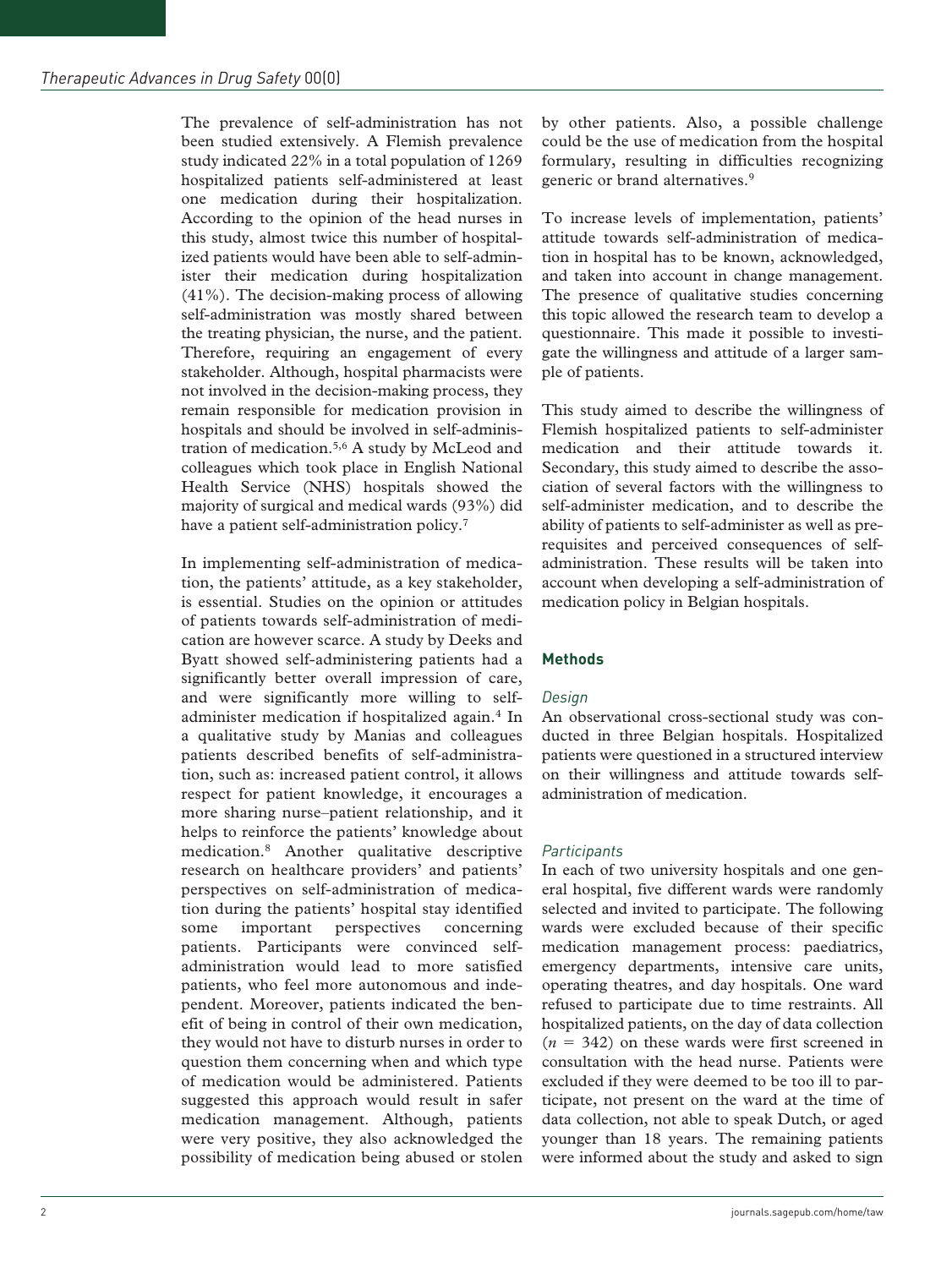**Table 1.** Flowchart of participants in the study.

|                                                                  | $\sqrt{n}$ | $\frac{0}{0}$ |  |  |
|------------------------------------------------------------------|------------|---------------|--|--|
| Hospitalized patients on included wards                          | 342        | 100.0         |  |  |
| Step 1: Screening in consultation with head nurse                |            |               |  |  |
| Excluded because of:                                             |            |               |  |  |
| Too ill to participate                                           | 100        | 29.3          |  |  |
| Not present during study                                         | 78         | 22.8          |  |  |
| Not able to speak Dutch                                          | 17         | 5.0           |  |  |
| Step 2: Providing oral and written informed consent for patients |            |               |  |  |
| Refused to participate                                           | 23         | 6.7           |  |  |
| Participating patients in the study                              | 124        | 36.3          |  |  |
| Hospitalized on:                                                 |            |               |  |  |
| Surgical ward                                                    | 64         | 51.6          |  |  |
| Medical ward                                                     | 53         | 42.7          |  |  |
| Geriatric ward                                                   | 4          | 3.2           |  |  |
| Rehabilitation ward                                              | 3          | 2.4           |  |  |

informed consent in case of participation (see Table 1).

# *Data collection*

A self-developed structured questionnaire was used. Firstly, patients were questioned about their characteristics (demographic data and routines of managing chronic medication at home). Secondly, they were questioned about their ability to self-administer medication in hospital. This concerned their own opinion on their ability to self-administer. If they already took chronic medication at home, it concerned the ability to self-administer these medications during hospitalization. If they did not take any chronic medication, it concerned their ability to self-administer medication they got during that particular hospital stay. Thirdly, their attitude towards selfadministration of medication in hospital was questioned by a set of five questions. They could be answered with the use of a four-point Likert scale: strongly disagree, disagree, agree, and strongly agree. Fourthly, one explicit question on the patients' opinion on being keen to selfadminister questioned their actual willingness to self-administer with the use of a six-point Likert scale; absolutely not willing, not willing, rather not willing, rather willing, willing, absolutely willing. In the end, their opinion on prerequisites and consequences of self-administration of medication in hospital were assessed (see Table 2 for the structure of the questionnaire and Table 3, Figures 3 and 4 for the items).

The questionnaire was developed using results from a previous prevalence study on self-administration of medication,5 and a literature review on potential influencing factors of self-administration, benefits and prerequisites for self-administration of medication.4,8,9 The questionnaire was completed, if needed with the help of the interviewer who wrote down the answers for the participant. Data collection was conducted between November and December 2015.

## *Study outcomes*

The primary outcome of this study was the willingness of patients to self-administer medication during hospitalization and their attitude towards self-administration of medication.

The secondary outcome of this study were the patient characteristics associated with the patients' willingness to self-administer, the ability of patients to self-administer, prerequisites for self-administration of medication, and perceived consequences of self-administration.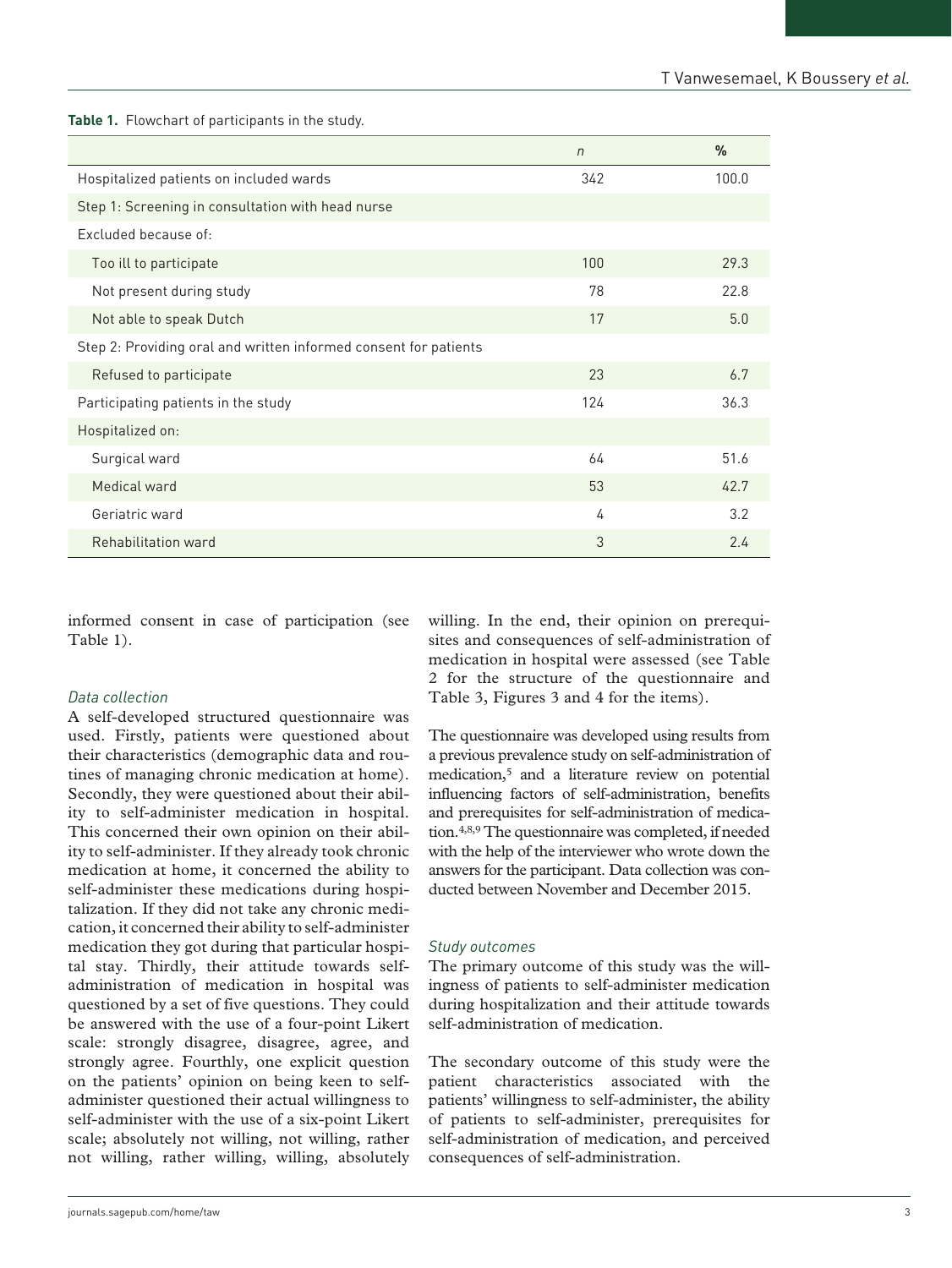**Table 2.** Structured overview of the patient questionnaire.

| <b>Structured patient questionnaire</b>                                             | n of questions |
|-------------------------------------------------------------------------------------|----------------|
| 1. Patient characteristics                                                          |                |
| a. Demographic data                                                                 | 7              |
| b. Medication management chronic medication                                         | 2              |
| 2. Ability to self-administer medication in hospital                                | 1              |
| 3. Attitude towards self-administration of medication in hospital                   | 5a             |
| 4. Willingness to self-administer medication in hospital                            | 1 <sub>b</sub> |
| 5. Opinion on prerequisites for self-administration of medication                   | 8a             |
| 6. Opinion on consequences of self-administration of medication                     | 7а             |
| <sup>a</sup> 4-point Likert scale: strongly disagree-disagree-agree-strongly agree. |                |

b6-point Likert scale: absolutely not willing, not willing, rather not willing, rather willing, willing, absolutely willing.

**Table 3.** The attitude of patients towards self-administration of medication in hospital.

| I think that<br>$n = 118$                                                                                                                    | <b>Disagree</b> <sup>a</sup><br>(%)] | Agree <sup>a</sup><br>(%) |
|----------------------------------------------------------------------------------------------------------------------------------------------|--------------------------------------|---------------------------|
| 1. Patients should be able to continue their own home routines of<br>medication preparation and administration when hospitalized.            | 14.2                                 | 85.8                      |
| 2. If I wish to self-administer and I am able to, I should be allowed to do<br>so during a hospital stay.                                    | 19.7                                 | 80.3                      |
| 3. Patients should be stimulated to self-administer medication during<br>hospitalization so they can learn how to take medication correctly. | 27.4                                 | 72.6                      |
| 4. It is always the duty of nurses to prepare and administer medication,<br>even for patients who would be able who do this themselves.      | 59.8                                 | 40.2                      |
| 5. I can only self-administer my medication during hospitalization if a<br>healthcare professional monitors me.                              | 55.7                                 | 44.3                      |
| Total opinion on self-administration of medication <sup>b</sup>                                                                              |                                      |                           |
| Median [range]                                                                                                                               | $8 [0 - 12]$                         |                           |
| Mean (SD)                                                                                                                                    | 7.5(2.7)                             |                           |

aDisagree: sum of % patients who indicated strongly disagree and disagree; Agree: sum of % patients who indicated agree and strongly agree.

bThe total opinion was calculated by adding statement 1–4. Statement 4 was initially negative and therefore recoded into a positive statement. The internal consistency of this scale is  $\alpha = 0.786$ .

SD, standard deviation.

## *Ethical considerations*

Permission of the ethics committee of Antwerp University Hospital was received (reference B300201422410). Each patient signed an informed consent document before participating in this study. All collected data were coded.

#### *Data analysis*

The Statistical Package for Social Sciences (SPSS) version 24.0 (SPSS Inc, Chicago, IL, USA) was used to analyse the data. Kolmogorov–Smirnov and Shapiro–Wilk tests showed nonnormality of the distributions of age, number of chronic medications taken, the total attitude of patients towards selfadministration of medication and their willingness to self-administer. Nonparametric statistics were used to analyse these data. Discontinuous data were described using frequency distributions. Continuous data were described using a mean value and standard deviation if normally distributed, or using a median and range if non-normally distributed. A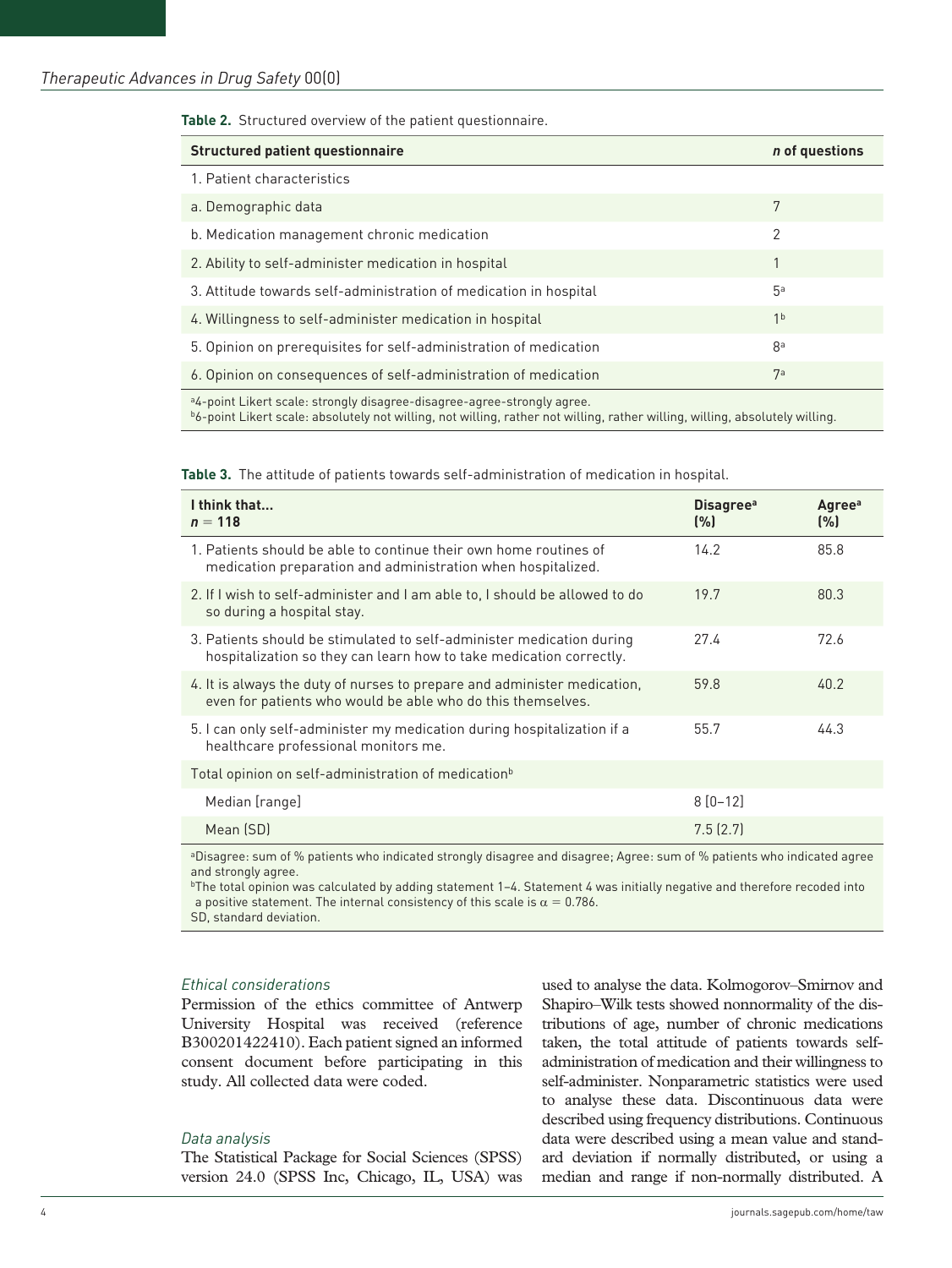| <b>Participant characteristics</b><br>$(n = 124)$          |              |
|------------------------------------------------------------|--------------|
| Male [%]                                                   | 46.0         |
| Age (median [range])                                       | 60.5 [18-97] |
| Age (mean (SD))                                            | 59.6 (18.5)  |
| Level of education [%]                                     |              |
| None                                                       | 4.8          |
| Primary school                                             | 15.3         |
| Secondary school                                           | 55.6         |
| <b>Bachelor</b>                                            | 16.1         |
| Master                                                     | 8.1          |
| Educated in healthcare [%]                                 | 18.9         |
| Working in healthcare [%]                                  | 18.9         |
| Hospitalized nights in the<br>past 2 years (%)             |              |
| 0                                                          | 15.3         |
| $1 - 5$                                                    | 29.0         |
| $6 - 10$                                                   | 13.7         |
| $11 - 15$                                                  | 4.0          |
| $16 - 30$                                                  | 15.3         |
| >30                                                        | 22.6         |
| Chronic medication intake<br>at home                       |              |
| Yes $[%]$                                                  | 77.1         |
| mean (SD)                                                  | 4.5(3.5)     |
| Chronic medication<br>management at home (%)<br>$(n = 94)$ |              |
| Self-management                                            | 92.6         |
| Aid for preparing                                          | 4.3          |
| Aid for preparing and<br>taking                            | 3.2          |
| SD, standard deviation.                                    |              |

**Table 4.** Participant characteristics.

 $p$ -value  $\leq 0.05$  was considered as statistically significant.

The willingness of patients to self-administer medication during hospitalization was questioned with the use of a six-point Likert scale. The attitude of patients towards self-administration of

medication in hospital was questioned by a set of five questions, which could be answered with the use of a four-point Likert scale. Out of this set of questions, the first four questions were combined into a scale to describe the overall attitude towards self-administration of medication (see Table 3 for the content of these questions). Before including all questions into this scale, question four was recoded from a negative into a positive statement. The scale was constructed with the use of a sum score of the four questions, resulting in a number between 0 and 12. The higher the number, the more positive the attitude of the patients. The internal consistency of this scale was calculated with Cronbach's alpha.

# **Results**

## *Population*

In total 36.3% of all eligible patients  $(n = 124)$ participated in the study (see Table 1). The main reasons not to participate were the patients' illness (29.3%), the patient was not present during the time of research (22.8%), and the patient refused to participate (6.7%). Patients were recruited from surgical (51.6%), medical (42.7%), geriatric (3.2%) and rehabilitation wards (2.4%).

Table 4 shows the characteristics of all included hospitalized patients; 46.0% were male, the mean age was 60 years old. Primary education was the highest educational level of 15.3%, over half of the population completed secondary education (55.6%), and 16.1% obtained a Bachelor's degree. More extended knowledge of the healthcare system could be expected in 18.9%, currently working in healthcare. Most of the patients remained in hospital in the past 2 years, most of them were hospitalized 1–5 nights (29.0%). Of a total of 124 patients, 77.1% took chronic medications at home. They took five different medications on average. The majority of included patients (92.6%) did completely self-manage these medications at home.

Medication use in the population was related to age. Patients who were taking chronic medication at home were significantly older, compared with those who were not (respectively 62.8 years and 46.1 years, Mann–Whitney *U, p* < 0.001). Furthermore, a positive correlation between the age and the number of chronic medications taken at home was found (Spearman's rho, *r* = 0.298,  $p = 0.006$ .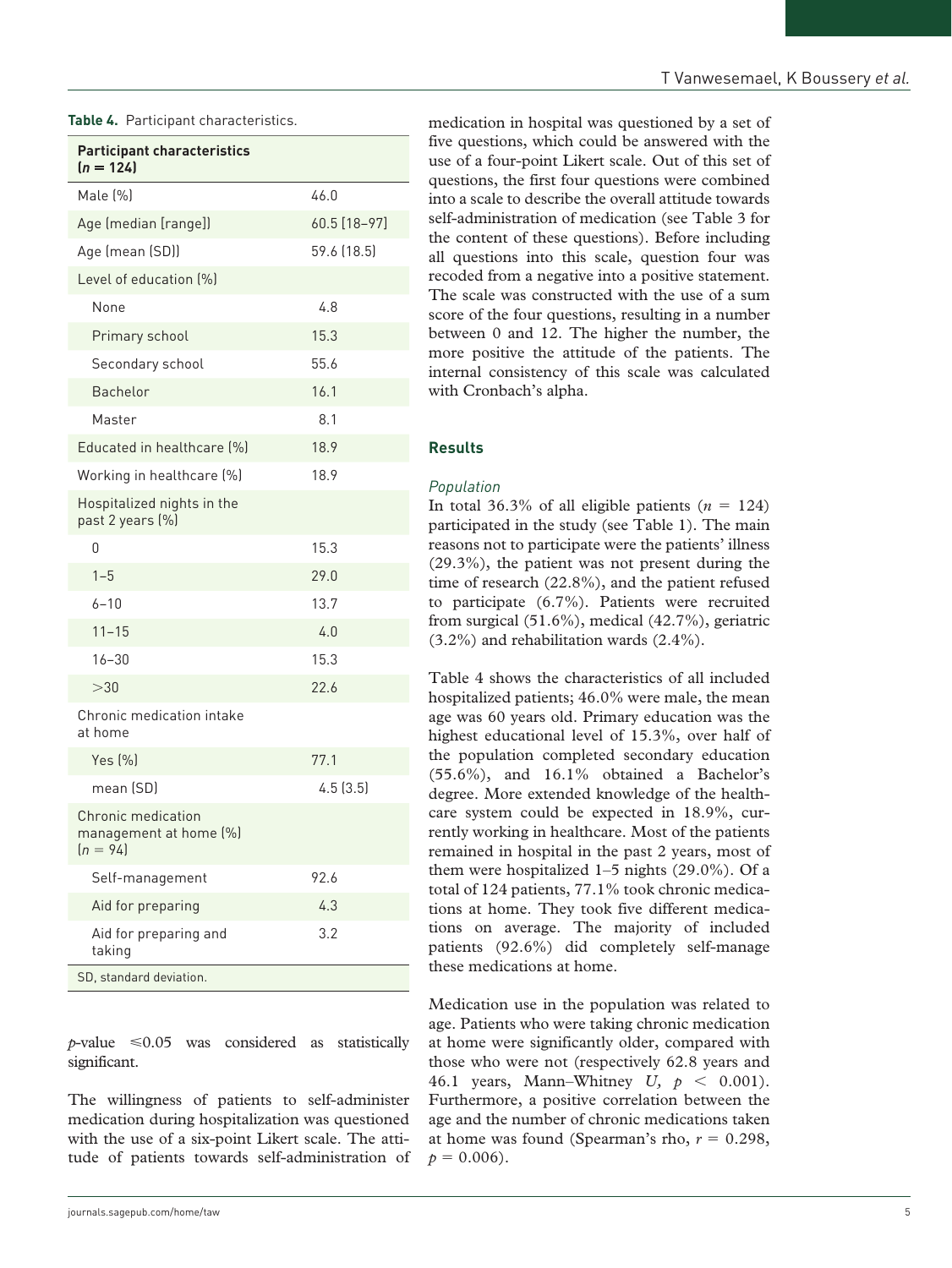

**Figure 1.** Willingness of patients to self-administer medication in hospital.

# *Patients' willingness and attitude towards selfadministration of medication in hospital*

Figure 1 shows the actual willingness of patients to self-administer medication in hospital, if their health condition would allow them to do so. The majority of patients, stated that they were willing to self-administer their medication in hospital (83.9%). The patients' attitude towards selfadministration of medication was questioned in five questions (see Table 3).

The results indicated that patients were convinced they should be able to proceed their home routines of medication management while in hospital (85.8%). In addition, patients stated if they wished to and were able to self-administer, they should be allowed to do so in hospital (80.3%). Furthermore, participating hospitalized patients in this study agreed with the statement 'Patients should be stimulated to selfadminister medication during hospitalization so they can learn how to take medication correctly'  $(72.6\%)$ . This is in line with the almost 60% of the participants in this study whom did not agree with the quote 'it is always the duty of nurses to prepare and administer medication, even for patients who would be able who do this themselves.' When self-administering medication, 55.7% of the patients did not agree that healthcare professionals need to monitor the medication administration of the patients.

As shown in Figure 2, the willingness of patients positively correlated with the patients' overall attitude towards self-administration of medication (Spearman's rho,  $r = 0.570$ ,  $p = <0.001$ ). This overall attitude was calculated by four questions, that were integrated into a scale defining the overall attitude of patients towards self-administration of medication in hospital ( $\alpha = 0.786$ ).

# *Association between patient characteristics and their willingness to self-administer medication*

As described in Table 5, patients in this study who were willing to self-administer medication tended to be younger compared with those who were not [one-way analysis of variance (ANOVA),  $p =$ 0.345], and did self-administer their chronic medication more often at home (Kruskall–Wallis,  $p =$ 0.306). The only factor significantly related to the willingness of patients to self-administer was their own perceived ability to self-administer medication in hospital. Patients who were convinced of their own ability to self-administer were more willing to do so compared with those who stated they would need partial or full help with self-administering medication in hospital (Kruskall–Wallis,  $p < 0.001$ ).

# *Patients' ability to self-administer medication in hospital*

Patients were questioned about their opinion concerning their own ability to self-administer medication during their hospitalization (see Table 6).

If they stated they did take chronic medication, they were questioned about their ability to selfadminister these. A total of 80.0% indicated they would be able to self-administer their chronic medication completely independently in hospital, 14.1% would self-administer them independently if they got some help in for example filling their medication box, and 5.9% would be fully dependent on the administration of medication by nurses. If they stated they did not take any chronic medication at home, they were questioned about their ability to self-administer their prescribed medication during hospitalization. A total of 80.8% indicated they would be able to self-administer their medication completely independently, 3.8% would self-administer them independently if they got some help in for example filling their medication box, and 15.4% would be fully dependent on the administration of medication by nurses.

# *Prerequisites for self-administration of medication*

Patients were questioned about important prerequisites for self-administration of medication (see Figure 3).

The majority of participants indicated that patients had to be motivated to self-administer (95.1%) and should already be self-administering medication at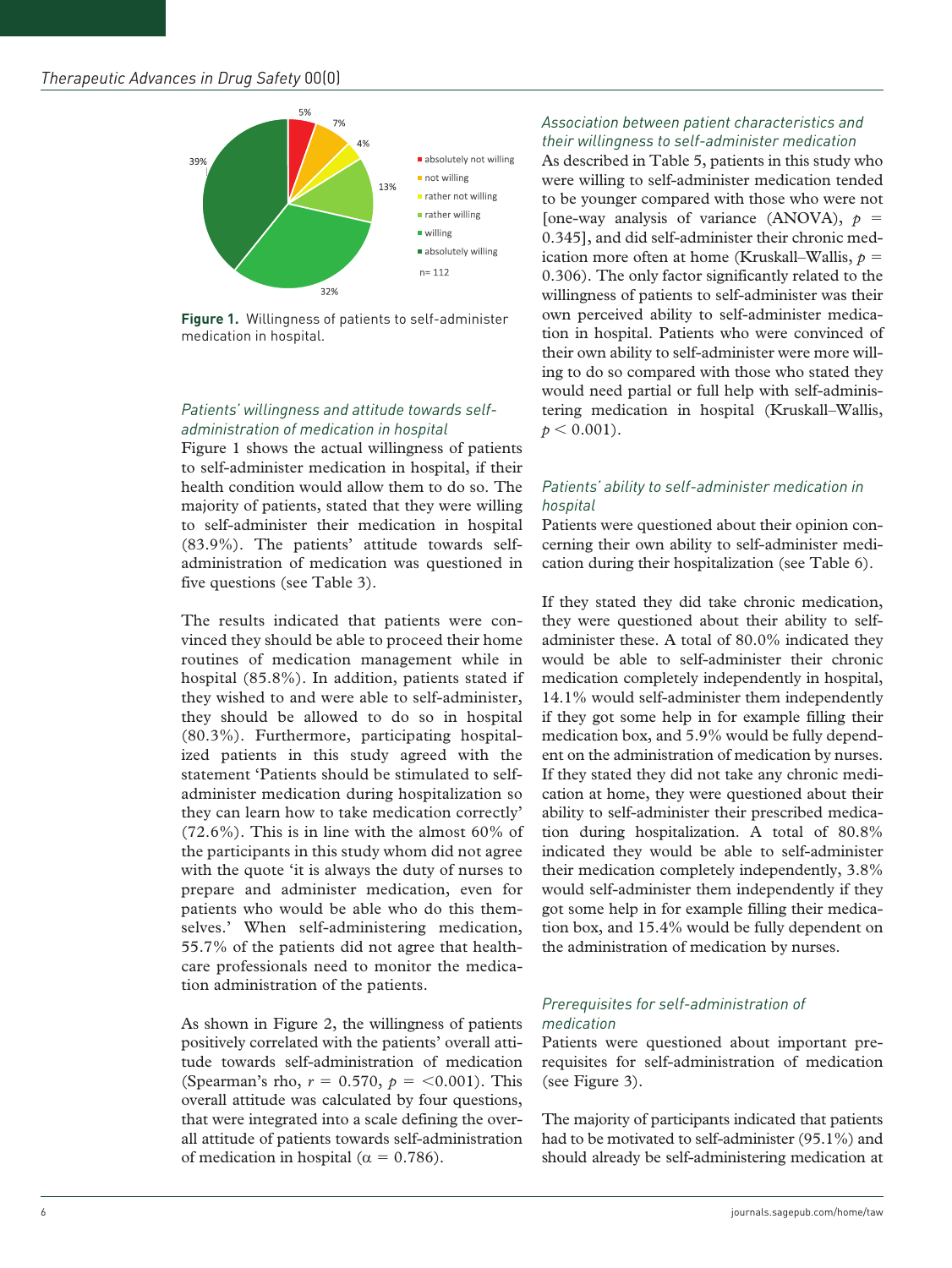

**Figure 2.** Relationship between willingness to self-administration of medication and the overall attitude towards self-administration of medication.  $n = 111$ , Spearman's rho,  $r = 0.570$ ,  $p \le 0.001$ .

Willingness of patients: 1 = absolutely not willing, 2 = not willing, 3 = rather not willing, 4 = rather willing, 5 = willing, 6 = absolutely willing.

Attitude towards self-administration of medication: calculated from questions 1 to 4 ( $\alpha$  = 0.786); range from 0 to 12.



**Figure 3.** Prerequisites for self-administration of medication.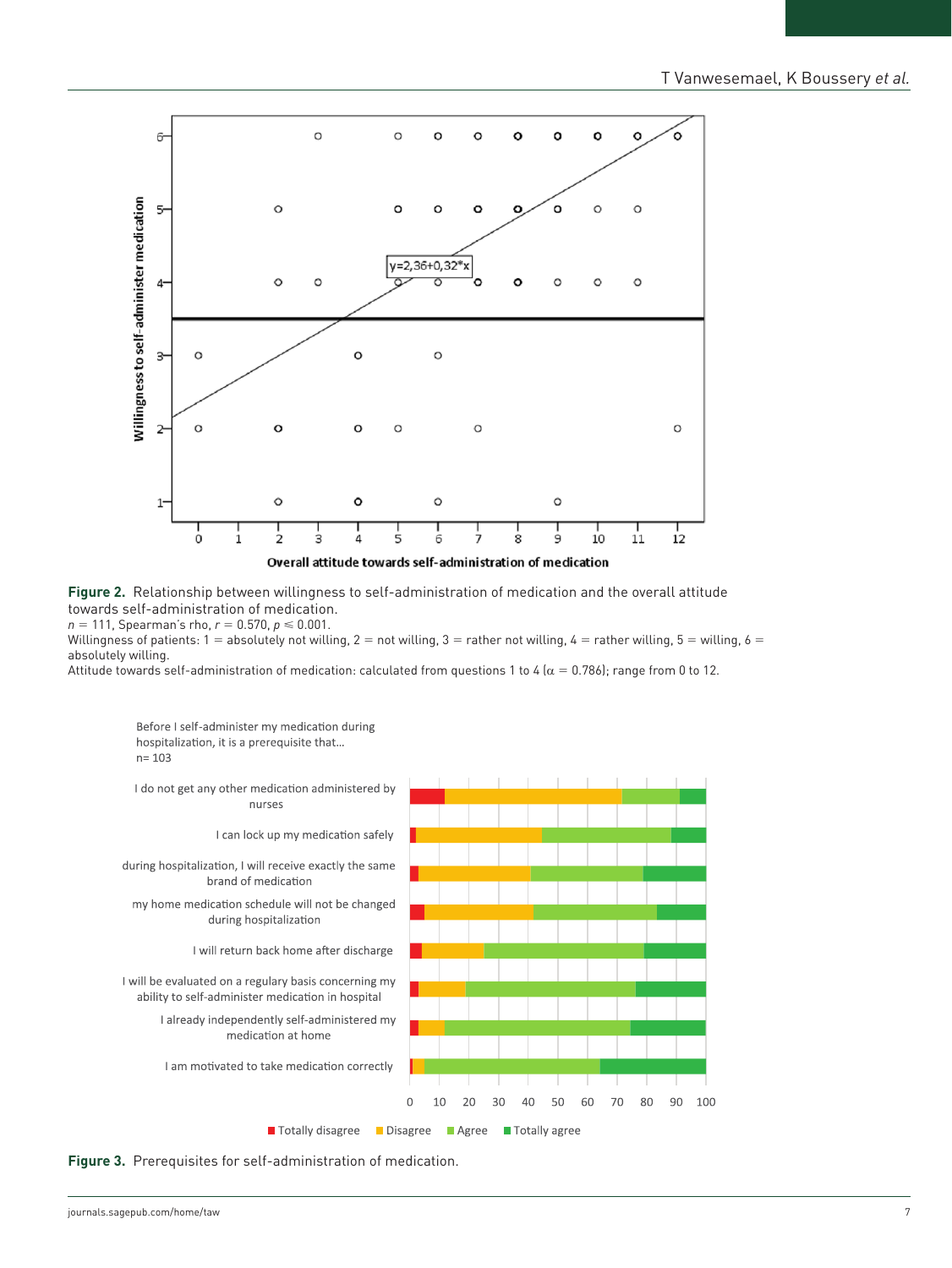Because of self-administration of medication in hospital...



**Figure 4.** Consequences of self-administration of medication.

home before their hospitalization (88.2%). On top of this, patients acknowledged the importance of a regular evaluation of the patients' ability to selfadminister (81.2%). The prospect of returning home after discharge was another important condition (75.0%). Most patients would not mind a combination of self-administered medication and medication administered by nurses (71.6%). Opinions on locking up self-administered medication, receiving the exact same brand of medication during self-administration, and changes in the home medication schedule during hospitalization were divided. Some patients thought these prerequisites to be necessary, others did not. No significant differences between patient characteristics and prerequisites could be found.

## *Perceived consequences of self-administration of medication*

Hospitalized patients were questioned about the perceived consequences of self-administration of medication in hospital (see Figure 4).

A total of three out of four patients were convinced that self-administration would increase their autonomy and the feeling of being independent, it would not jeopardize the safety of other patients, and they would also gain knowledge on the medication through the support they would receive from healthcare professionals.

Patients also suggested that self-administration would result in an increased compliance after their discharge (68%) and it would even increase their own safety while in hospital (65.4%). A smaller percentage of the patients indicated that, self-administration would make them more satisfied about their hospital stay (62.4%). Over half of the patients were convinced self-administration would lead to patients taking their medication more correctly compared with administration of medication by nurses (56.7%).

## **Discussion**

## *Main findings: willingness and attitude towards self-administration of medication*

The study resulted in valuable insights into the willingness and attitude of hospitalized patients concerning self-administration of medication in hospital. Patients indicated they were very willing to self-administer medication, and they judged themselves capable to do so while in hospital. The majority of the patients would appreciate it, if healthcare providers would facilitate this. They had an overall positive attitude towards selfadministration of medication. These findings are consistent with those of Deeks and colleagues who described patients who already self-administered medication were significantly more likely to be willing to self-administer medication again during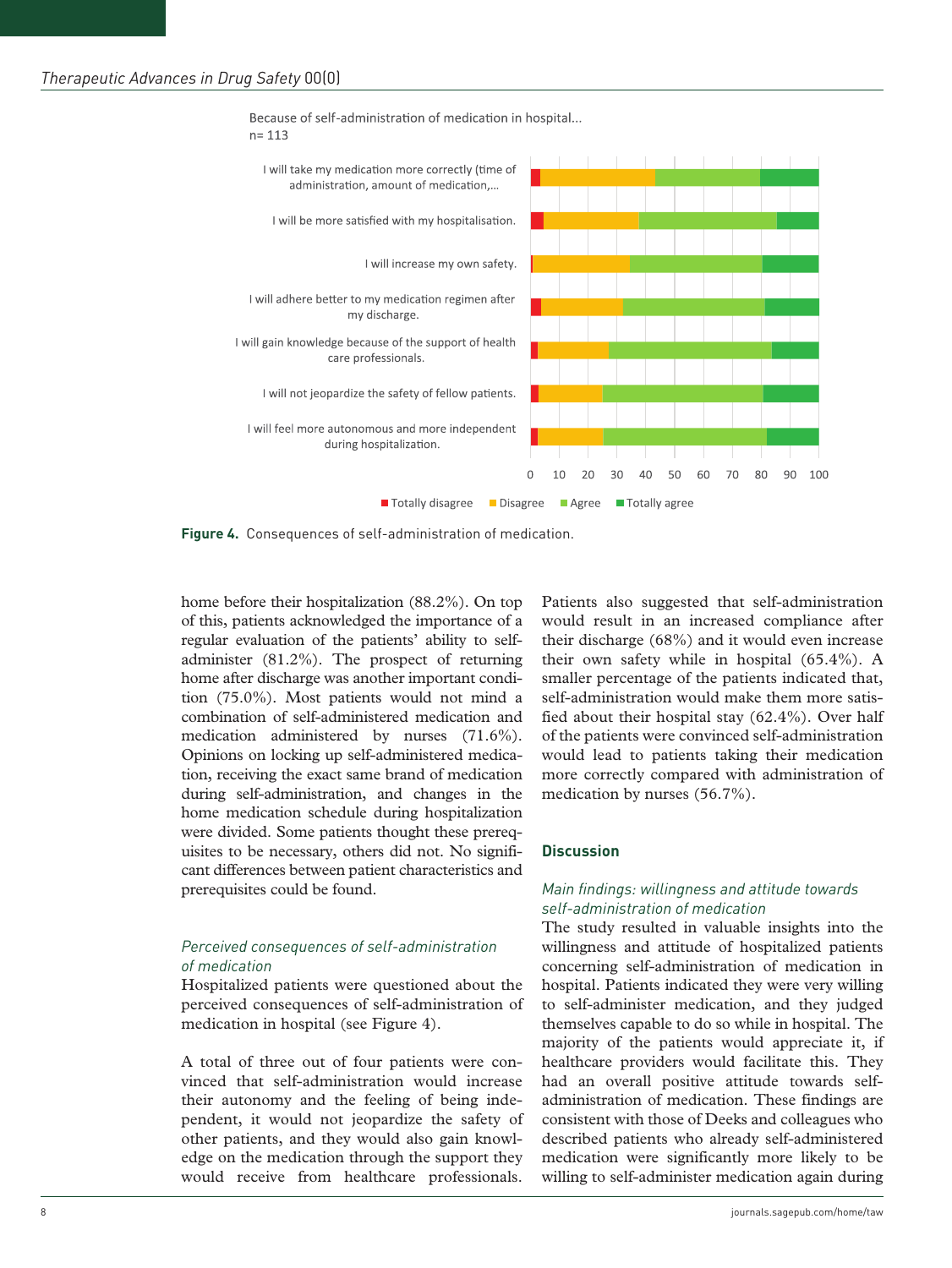|                                               | $\mathbf n$    | Willingness to self-administer medication in hospital |                |                          |                   |         | p-value               |         |
|-----------------------------------------------|----------------|-------------------------------------------------------|----------------|--------------------------|-------------------|---------|-----------------------|---------|
|                                               |                | absolutely<br>not willing                             | not<br>willing | rather<br>not<br>willing | rather<br>willing | willing | absolutely<br>willing |         |
| Age (years, mean)                             | 112            | 74.2                                                  | 63.8           | 60.5                     | 59.0              | 58.6    | 58.3                  | 0.345   |
| MM at home [%]                                |                |                                                       |                |                          |                   |         |                       |         |
| $Set$ -administration $+$                     | 80             | 6.3                                                   | 6.3            | 2.5                      | 12.5              | 28.8    | 43.8                  | 0.306   |
| Partial help <sup>+</sup>                     | 4              | 0.0                                                   | 0.0            | 0.0                      | 25.0              | 50.0    | 25.0                  |         |
| Full help <sup>+</sup>                        | $\overline{2}$ | 50.0                                                  | 0.0            | 50.0                     | 0.0               | 0.0     | 0.0                   |         |
| Ability to self-administer<br>in hospital (%) |                |                                                       |                |                          |                   |         |                       |         |
| Self-administration <sup>a</sup>              | 84             | 2.4                                                   | 4.8            | 1.2                      | 8.3               | 36.9    | 46.4                  | < 0.001 |
| Partial help <sup>b</sup>                     | 15             | 6.7                                                   | 6.7            | 6.7                      | 26.7              | 26.7    | 26.7                  |         |
| Full help <sup>c</sup>                        | 9              | 33.3                                                  | 33.3           | 0.0                      | 22.2              | 11.1    | 0.0                   |         |

**Table 5.** Relationship between patient characteristics and their attitude towards self-administration of medication.

aSelf-administration: patients self-administer their medication completely independently.

bPartial help: patients receive partial help and administer medication independent.

cFull help: patients are fully dependent on nurses for medication management.

MM, medication management.

**Table 6.** Patients' perception of their own ability to self-administer medication in hospital.

|                                                 | $\mathbf n$ | Ability to self-administer medication in hospital | p-value <sup>d</sup>    |                      |       |
|-------------------------------------------------|-------------|---------------------------------------------------|-------------------------|----------------------|-------|
|                                                 |             | Self-<br>administration <sup>a</sup>              | <b>Partial</b><br>helpb | <b>Full</b><br>helpc |       |
| <b>Chronic medication</b><br>intake at home [%] |             |                                                   |                         |                      |       |
| Yes                                             | 85          | 80.0                                              | 14.1                    | 5.9                  | 0.896 |
| No                                              | 26          | 80.8                                              | 3.8                     | 15.4                 |       |

aSelf-administration: patients able to self-administer their medication completely independently. *PPartial help:* self-administer them independent if they got some help in for example filling their medication box. cFull help: be fully dependent on the administration of medication by nurses. dMann–Whitney test.

a future hospitalization.4 Also, a qualitative study by Manias and colleagues and Vanwesemael and colleagues indicated patients were positive about self-administration of medication.<sup>8,9</sup>

Patients were very positive towards maintaining their own home routines in medication management in hospital. Literature indicated this comes with an extra benefit, as it may contribute to increased adherence. A systematic review and meta-analysis on medication adherence difficulties identified that creating a habit-based intervention that links the patients' daily routines to

medication administration, results in an increased adherence. When practicing self-administration of medication in hospital, both patients and healthcare professionals can work together to create those links (e.g. take medication right before breakfast).10 A systematic review on self-administration of medication programmes confirmed the increase of compliance and decrease of medication errors.2

Although, there definitely is a reason to believe self-administration benefits adherence, this might still be very much influenced by the patients' drug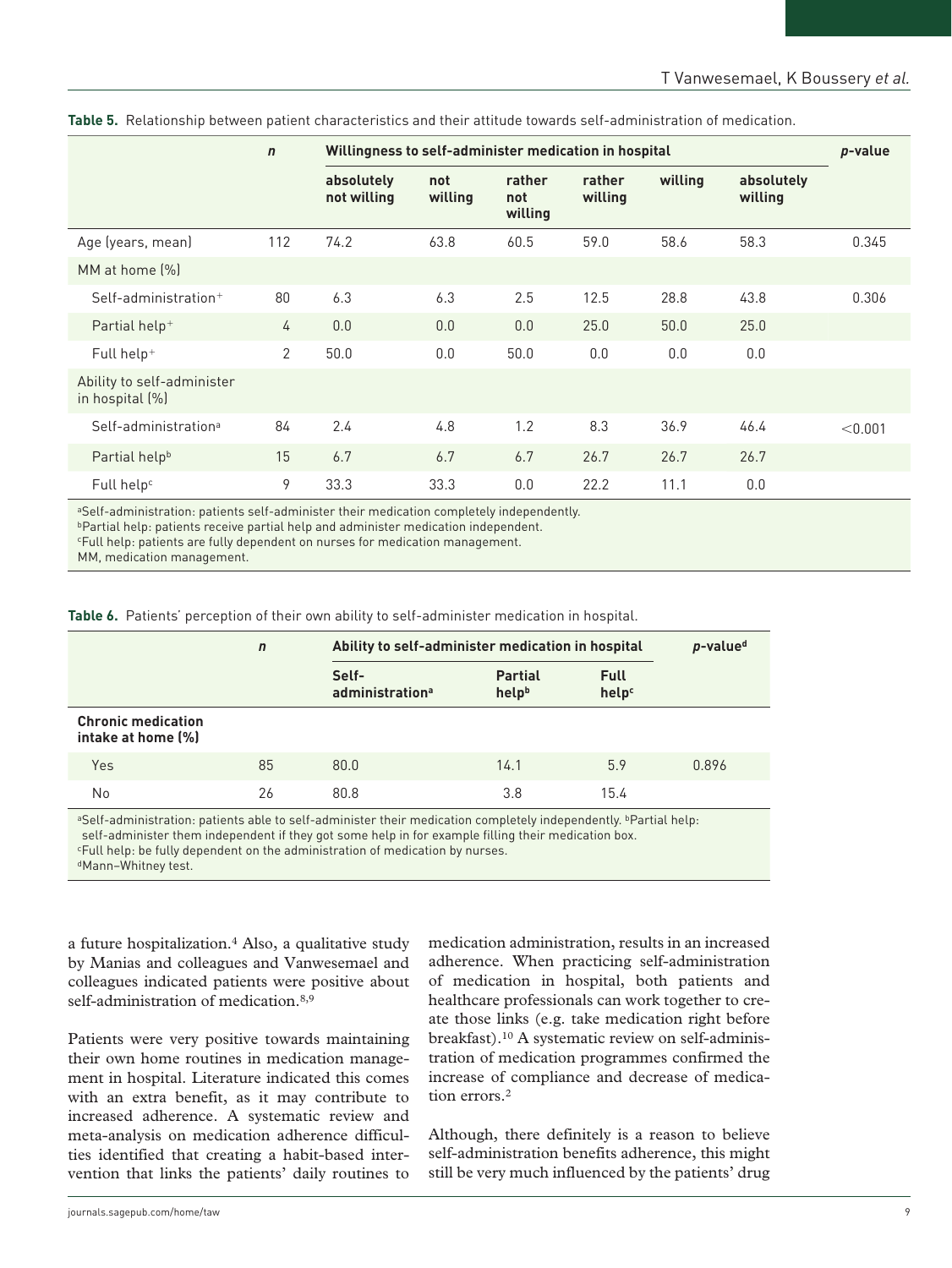regimen. Research by Vanwesemael and colleagues indicated the complexity of a patients' drug regimen as an important obstacle to implement self-administration. A relevant quote underpinned this issue; '*Medication for kidney patients is so delicate, so precise that they (care team) want to have it all in their own hands. We will rarely be able to put a red star next to a kidney patient [mark of selfmanagement of medication].*' (Nurse 1). This study not only highlighted a complex regimen as an obstacle, also changes due to medical examinations that influenced the drug regimen.<sup>9</sup>

Also, patients in this study indicated selfadministration as a possibility to learn how to take medication correctly. This might impact medication-related problems after discharge. A Dutch study on patients' medication-related problems after hospital discharge  $(n = 124)$  indicated 15% of the population experienced medication-related problems (e.g. the indication and how to use the medication was not clear) and 27% reported side effects after hospital discharge.<sup>11</sup> Allowing patients to already self-administer medication in hospital provides a certain amount of days to observe the patients' medication management. When observing medication errors, healthcare professionals have the opportunity to detect errors in patients' home routines, and are able to react and implement interventions. A systematic review on the effects of self-administration of medication confirms the positive effect on increased knowledge about medication and medication regimens.<sup>3</sup> Concerning patients, being able to already selfadminister in hospital allows them to practice unfamiliar medication administration routes before being discharged.8,9 In conclusion, observing and evaluating patients' self-administration of medication management is of great importance. Yet, in order to be able to sufficiently and correctly evaluate this medication management, it is necessary that patients stay hospitalized for a sufficiently long period of time.

## *Secondary outcomes*

The association between patient characteristics and their willingness to self-administer was reported. Younger patients tended to be more willing to self-administer their medication. This result seems to be consistent with other research which found self-administering patients were on average younger compared with nonself-administering patients (self-administering patients: 52.7 years; nonself-administering patients: 66.4 years; *p* < 0.001).<sup>5</sup> The current study did not investigate the association between patient characteristics such as functional status, disease severity, or length of stay and their willingness to self-administer. A previous study however indicated self-administering patients were mostly women, had a lower number of different medications per day before and after their hospitalization. Self-administering patients mostly came from their own home environment and returned back there after discharge. Also, selfadministering patients had a better general health status and were less depending on nursing aid during their hospital stay.5

The participating patients were asked to judge for themselves whether they would be able to selfadminister their medication in hospital. If they already took chronic medication at home, it concerned this medication. If they did not take any medication at home before hospitalization, it concerned the medication administered during their hospitalization. There were no significant differences found between the group of patients who already took chronic medication at home or patients who did not and their own perceived ability to selfadminister. Overall, patients judged themselves capable to self-administer. Nevertheless, this cannot be the only evaluation before actually performing self-administration in hospital. Literature clearly described the necessity of an assessment to objectively define the actual competencies and ability of the patient. This assessment should take several aspects into account, that is, specific conditions related to the patients; mental and physical condition, conditions related to the type of medication; high/low-risk medication, intravenous medication.<sup>9</sup>

Important prerequisites for self-administration of medication were questioned. More than half of the patients did not consider it necessary to have healthcare professionals monitor patients while self-administering medication. This might be explained by the majority of patients estimating themselves able to self-administer medication in hospital. They assumed by being able to selfadminister, they did not need any monitoring while doing so.

Compared with patients indicating monitoring is not really needed, 81% considered it necessary that patients were regularly evaluated on their ability to self-administer medication. These findings highlight another aspect namely evaluation of the patients' competences in order to selfadminister medication. Patients do think it is necessary to evaluate patients on their capabilities or competences to self-administer. At this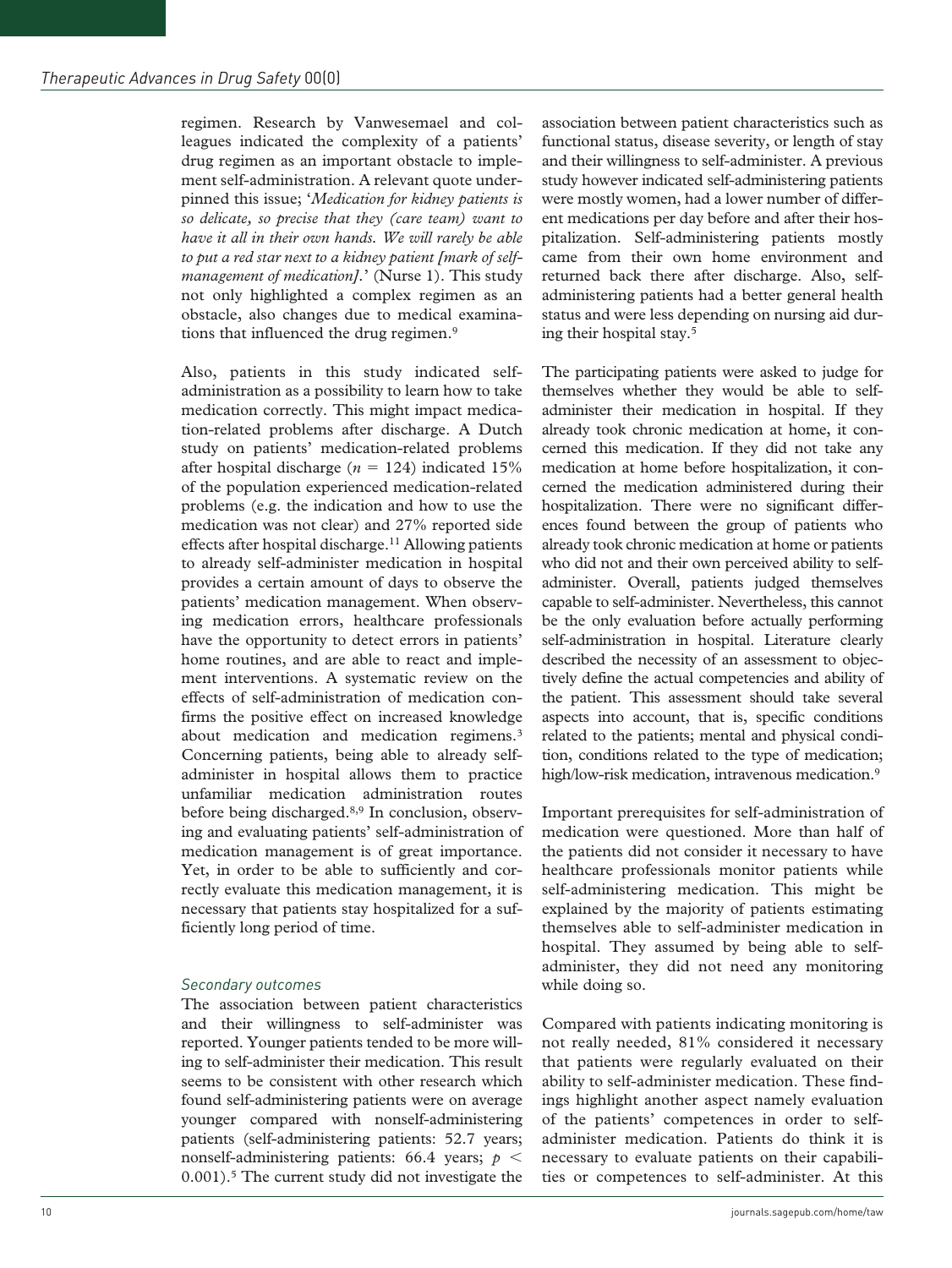moment, several existing self-administration of medication programmes include a tool to evaluate patients' competences in order to self-administer.3 Nevertheless, only two articles described the validation of a tool, named Self-Administration of Medication (SAM). This tool aimed to objectively determine patients' ability to self-administer.12,13 These findings confirm the need for further research on the validation of tools in different patient populations. If patients are deemed capable to self-administer their medication, patients did not consider it necessary to be monitored by professionals. Yet, from the healthcare professional point of view a monitoring system for self-administration is recommended. In Belgium, it is possible to allow self-administration of medication. Yet, if implemented, this has to be noted in the patients' personal medical file, and it has to be clearly described which medication is self-administered and which is administered by the nurses. Healthcare providers have a duty of care and a duty of surveillance at all time. If any problems occur during self-administration, these have to be noted in the medical files. The treating physician is then held responsible (Care Inspection of the Flemish Division of Wellbeing, Public Health and Family, personal communication, October 2015). The duty of care and surveillance allows healthcare providers to identify possible medication errors and implement patient tailored interventions. Again, these interventions might prevent medication errors occurring after hospital discharge.<sup>2,3,5</sup>

Participants in this study indicated some prerequisites for self-administration of medication, for example, only patients who already self-administered medication at home before hospitalization, and will be self-administering after discharge should be allowed to self-administer medication. These study findings might be combined with previous study findings from Vanwesemael and colleagues resulting in a list of prerequisites for patients before allowing self-administration of medication in hospital.5

From this study, we are able to conclude that patients believe it is possible to combine selfadministration of medication and administration of medication by nurses. Nevertheless, it was suggested that combining both should be communicated clearly with the patient in order to prevent a lack of clarity. Also, communicating clearly about any changes in the medication schedule is considered important, because 58.2% of the patients stated, 'not changing the medication schedule

from home during hospitalization' as a prerequisite for self-administration. This communication might prevent problems concerning the medication schedule after discharge.

A study by Manias and colleagues showed several patients were worried about possible misuse of their medication by others.8 This result was also discussed by Vanwesemael and colleagues this study suggested lockers to safely store medication and prevent other patients from abusing or stealing medication.9 However, findings in this study indicated patients did not fully agree on the fact that a locker for storing their medication is necessary. In the end, it should always be stated clearly in the hospital self-administration of medication policy whether it is essential to lock away selfadministered medication or where to store this (e.g. inside a locker).

At the end of the questionnaire, possible perceived consequences of self-administration of medication were questioned. These study findings are in line with previous quantitative and qualitative research. Specifically, an increased autonomy or feeling of being independent, increased patient satisfaction, gaining knowledge on medication, and increasing compliance after discharge were previously described.3,4,8 This study added more insights into the patients' beliefs about the safety of self-administration: they did not especially worry about their own or others safety while self-administering.

# *Implications for practice*

The main objective of this study was to gain an insight in the willingness and attitude of hospitalized patients towards self-administration of medication. Given the very positive results and the willingness of patients to self-administer, focus on increasing the implementation of this concept in daily practice is of foremost importance.

While in our study patients who were willing to self-administer were younger, this did not reach statistical significance. Previous research did prove self-administering patients tended to be younger, more healthier and rather independent during their hospital stay. Also, these patients were more prevalent on surgical short-stay wards, psychiatric wards, surgical wards, and medical wards. These observations give insight in the implementation of self-administration on different types of wards and their patients who would self-administer medication during hospitalization.<sup>5</sup>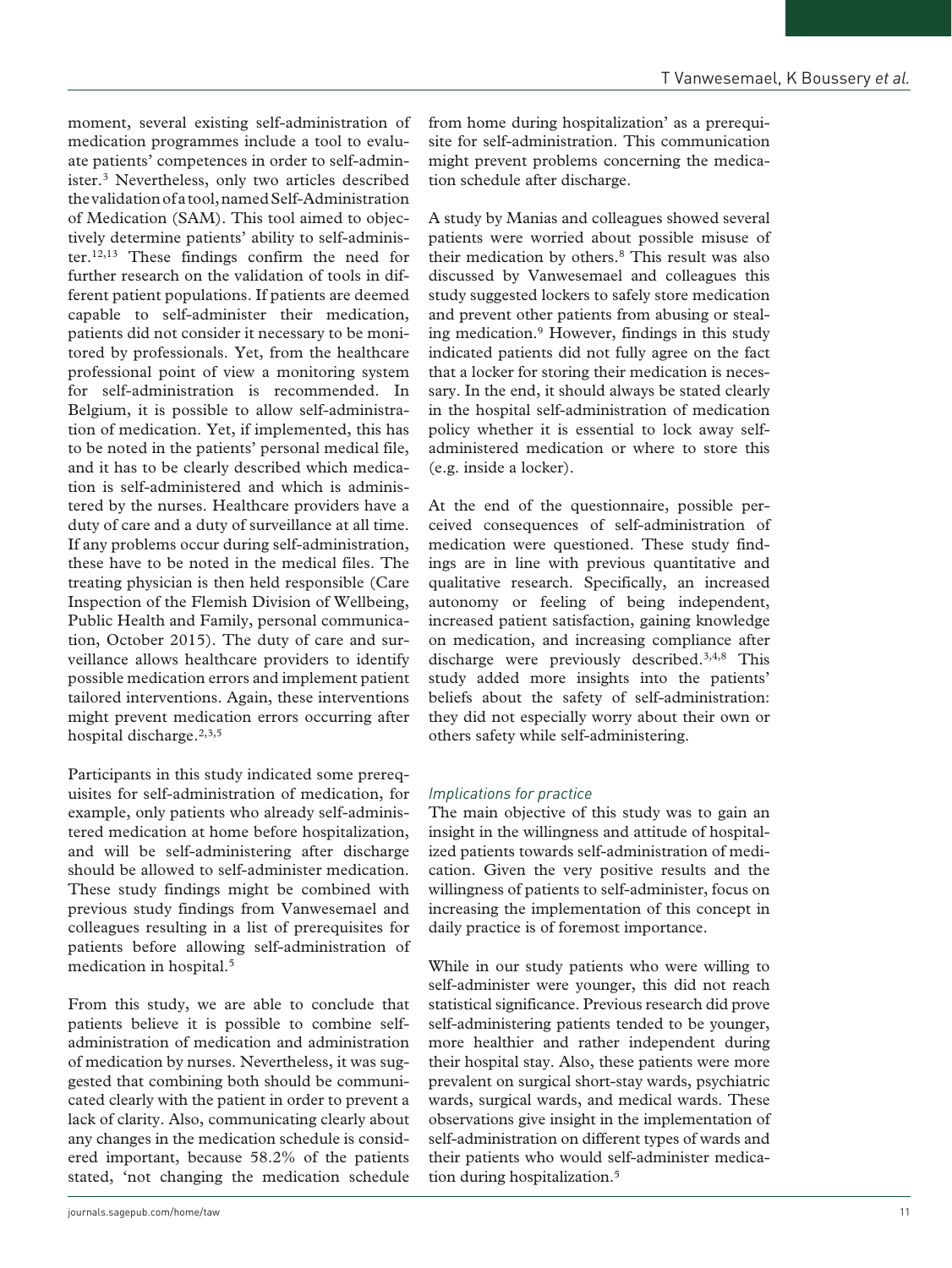When implementing self-administration of medication in hospital, some barriers should be overcome. Due to hospital admission, patients will receive medication from the current hospital formulary.6 This might result in patients receiving other types or brands of medication. From the study results it is not possible to conclude whether this might be a major obstacle for implementing safe self-administration of medication. Nevertheless, it has to be considered how to tackle problems concerning recognisability of medication. This might be an opportunity to strengthen a multi-disciplinary team approach to achieve better and safer medication management in consultation with the patient.<sup>14</sup> On top of this, previous literature already mentioned medication shortages in hospital pharmacies, which have a significant influence on medication management.15

When allowing patients to self-administer medication, the current routines of medication management will change. These changes and differences compared with administration of medication by nurses should be well described; protocols or procedures for self-administration of medication could enhance clarity on both the process and the role of every stakeholder (patient, nurse, practitioner, hospital pharmacist). In order to realize these protocols, it is recommended to question patients, nurses, practitioners, and hospital pharmacists in a qualitative study concerning their opinions on self-administration of medication, possible barriers or facilitators within their organization or ward. Afterwards, a protocol could be developed and tested for validation in daily practice. As this study showed, important aspects which should be included in a self-administration of medication protocol consist of (1) a tool to screen patients' competences before allowing them to self-administer, (2) a monitoring tool to monitor the intake of self-administered medication, (3) a support tool to both support patients while self-administering (e.g. provide education on medication preparation or intake), and healthcare providers (e.g. additional information on medication or how to educate patients). When testing and validating a selfadministration of medication protocol, we should try to investigate how to overcome any organizational restraints in order to improve patients care, without jeopardizing the patient safety.

Implementing self-administration of medication implies that patients need to be hospitalized for a sufficiently long period of time. At first, there will be time needed to assess the patients' capability

and willingness to self-administer. Secondly, the process of self-administration should be started, medication should be prepared, patients might need to be educated concerning their (newly prescribed) medication. Thirdly, patients should be monitored while self-administering, in order to be able to assess their actual abilities and, if needed, provide interventions to improve adherence or medication knowledge.9

Because of the inclusion of several aspects such as supporting, screening, monitoring and empowering patients, the term self-administration of medication does not fully cover all these aspects. Therefore, it is suggested to install the term selfmanagement of medication in hospital, which tries to define a broader range of aspects which need to be looked into when self-administering medication in hospital.

## *Strengths and limitations*

A strength of this study was the random inclusion of several wards in two university and one general hospital. Due to this sample, a diversity of patients were included in the study sample. Also, a random inclusion of surgical, medical, geriatric and rehabilitation wards resulted in attitudes from different types of patients hospitalized for different types of medical backgrounds.

Despite including a very diverse sample, the total number of participating patients was rather low. It is not possible to make statements concerning the willingness and attitude of all hospitalized patients towards self-administration of medication. The main reason for this is that 29% of the eligible patients did not participate in the study due to the severity of their illnesses. Therefore, the results of this study reflected the willingness of the healthier or fitter rather than the acutely or severely ill hospitalized patients. Also, because of the use of a questionnaire, it could have been more likely that only patients with a more positive attitude participated in the study.

On the other hand, as the findings of our study confirm previous findings in international qualitative studies we can assume they are generalizable for this type of hospitalized patients internationally.

## **Conclusion**

The majority of patients were very positive towards self-administration of medication, and